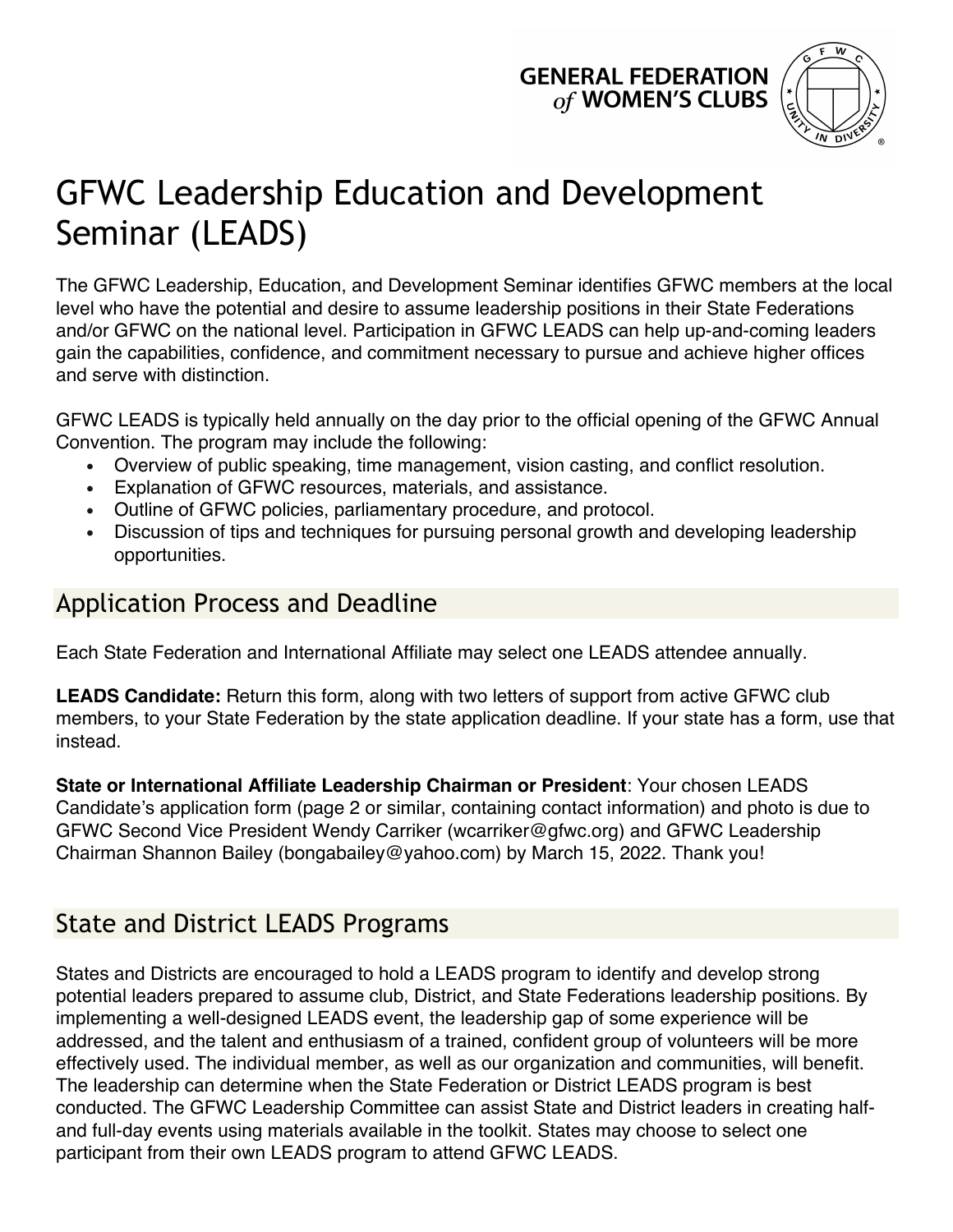#### **GFWC Leadership, Education and Development Seminar (LEADS) APPLICATION FORM**

| Please conceal applicant's identity during selection deliberation                                                                  |  |  |
|------------------------------------------------------------------------------------------------------------------------------------|--|--|
| Please answer the following questions in as much detail as possible:<br>(Attach a separate sheet of paper if more space is needed) |  |  |
| List all local club offices and/or chairmanships held:<br><u>List all local club offices and/or chairmanships held:</u>            |  |  |
| List all District offices and/or chairmanships held:<br><u>List all District offices and/or chairmanships held:</u>                |  |  |
| List GFWC club/District programs/projects in which involved:                                                                       |  |  |
| List positions at the District, State Federation, and/or national level in which you are interested:                               |  |  |
|                                                                                                                                    |  |  |

Are you willing to:

- Cover costs to attend GFWC LEADS not covered by GFWC or state? Yes \_\_ No \_\_
- Share what you have learned at LEADS with your state's members? Yes \_\_ No \_\_

**Return this form, along with two letters of support from active GFWC club members, to your State Federation by the application deadline. State Federations submitting their candidate information to GFWC Second Vice President Wendy Carriker and GFWC Leadership Chairman Shannon Bailey do not need to attach the letters of support.**